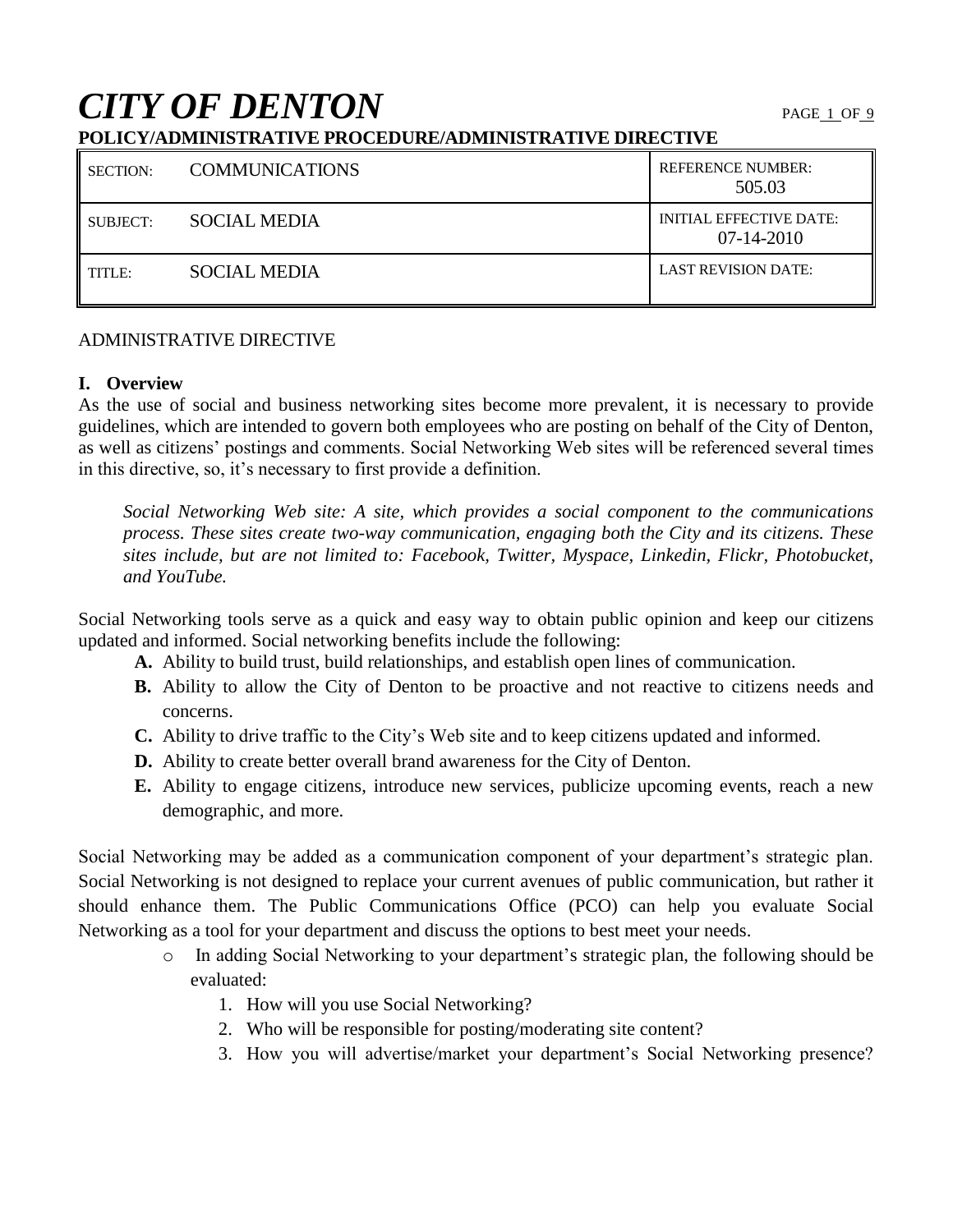| <b>I</b> TITLE: | NETWORKING WEB SITE<br>SOCIAL | <b>REFERENCE NUMBER:</b> |
|-----------------|-------------------------------|--------------------------|
|                 |                               | 505.03                   |

# **II. Department Guidelines**

If your department has already established a Social Networking Web site, or plans to establish a site in the future, please be aware of the following guidelines. All content, including external hyperlinks, is subject to review by the Public Communications Office (PCO) to ensure consistency with City policies and procedures, correct style and grammar, and accuracy using the Communication Style Guide. Please familiarize yourself, and your staff, with the following guidelines.

- A. Create a Social Networking Web site for your department *only* if you can **regularly publish** content that is informative, interesting, and necessary. Regularly published content ensures your fans/followers will stay tuned-in to the information your department is posting.
- B. The attached Request Form must be completed for new and existing sites. Forms must be submitted and approved by your department director prior to creation of the site. Existing sites must still be approved in order to continue and re-establish in accordance with these guidelines.
- C. By establishing a Social Networking presence, the primary purpose is to provide a source of information for citizens.
- D. Repetitive comments are discouraged.
- E. Social Networking Web Sites established by the City of Denton are not for political or solicitation purposes. See appendix A. Such comments will be removed by the site moderator.
- F. Use Social Networking Web sites as a way to be proactive. Keep in mind, these sites result in two-way communication. Be prepared to encounter both positive and negative citizen feedback and respond appropriately.

## **III.Rules for Posting and Comments**

A link to Denton Online (at www.DentonOnline.com) shall be provided on your department's Social Networking Web site(s) – place the link in the Info., About Us, Contact Us, Bio, or in another appropriate, easily accessible place. Denton Online is designed to serve as a hub for the various Social Networking tools employed by City of Denton departments. The section of these guidelines, which applies to the public, will be posted at www.DentonOnline.com.

Via Social Networking Web sites, the City of Denton wishes to promote effective communication. All comments are read on a regular basis and will remain posted if in keeping with the following rules:

- A. Responses to comments shall be limited to providing factual information. Moderators shall not argue with customers or post comments relating to City policies and practices. Moderators will not express opinions.
- B. Comments must be within the scope of the City's post, weblog, tweet, etc. New postings must be relevant, current, and appropriate.
- C. Keep comments short and to the point.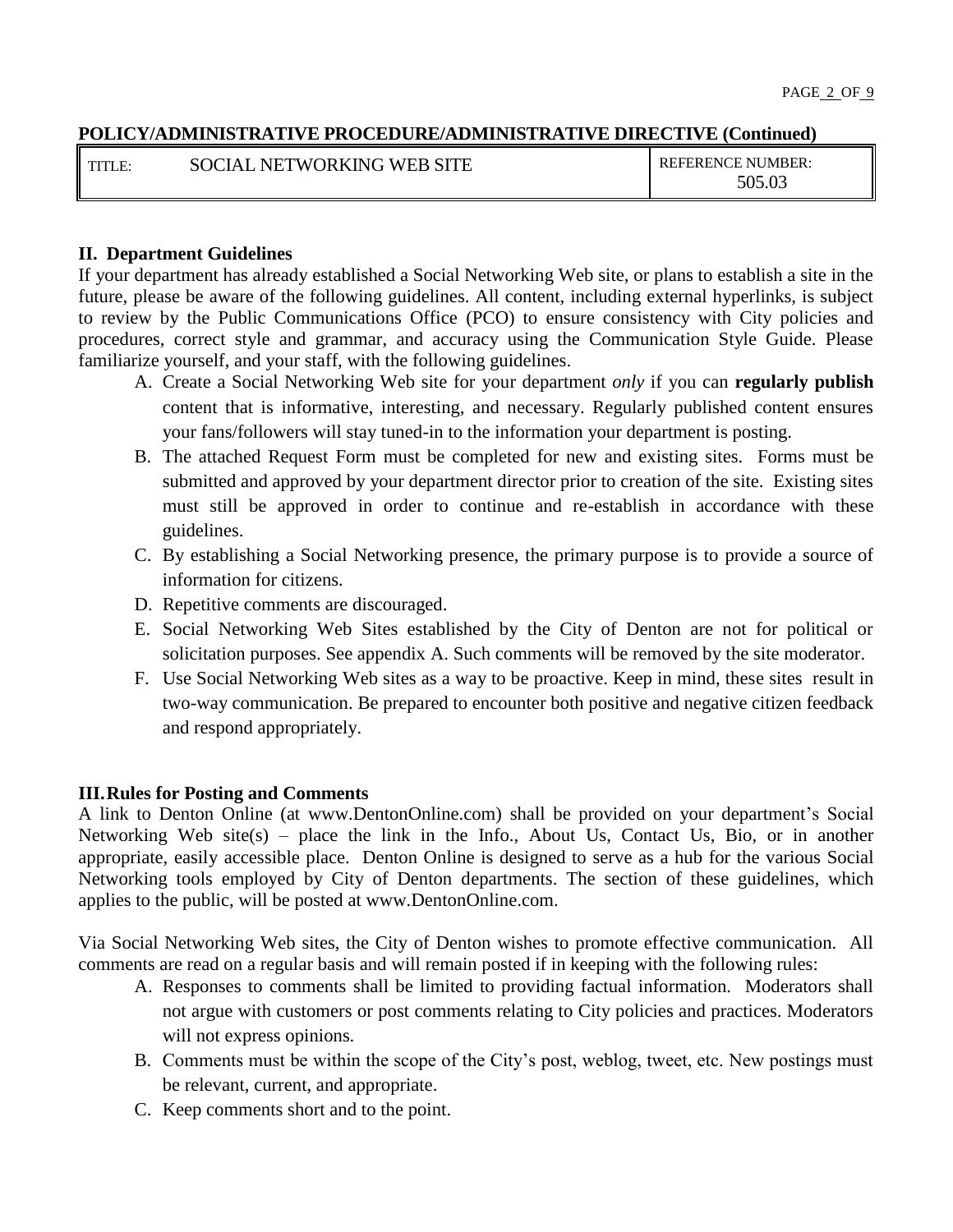| l titi e- | L NETWORKING WEB SITE<br><b>SOCIAL</b> | <b>REFERENCE NUMBER:</b> |
|-----------|----------------------------------------|--------------------------|
|           |                                        | 505.03                   |

- D. Do not include personally identifiable information within your comment, such as addresses, phone numbers, social security numbers, or other sensitive information.
- E. Do not represent yourself as another person.
- F. Responses must be civil. They must not contain malicious, offensive, threatening, profane, or insulting language. Above all else, respect others. No references to the personality of other participants or individuals, or attacks on individual character will be permitted.
- G. Any links to other Web sites or pages must be in accordance with the City's Linking Policy.
- H. Self-promotion and personal advertising are not allowed.
- I. To ensure reader clarity, please re-read your posts and/or comments, and check for grammar and spelling errors, before submitting.

## **IV.Rules for Public Users**

- A. Anonymous comments will not be accepted. Depending on the functionality of the site, users must be registered to post comments.
- B. Users cannot represent themselves as another person.
- C. User comments must be civil. They must not include the following:
	- 1. Profane language or content.
	- 2. Content that promotes, fosters, or perpetuates discrimination on the basis of race, creed, color, age, religion, gender, marital status, status with regard to public assistance, national origin, physical or mental disability, or sexual orientation.
	- 3. Sexual content or links to sexual content.
	- 4. Threats of violence.
	- 5. Solicitation for political or charitable purposes.
	- 6. Solicitations of commerce.
	- 7. Conduct or encouragement of illegal activity.
	- 8. Information that may tend to compromise the safety or security of the public or public systems.
	- 9. Content that violates proprietary information of any other party.
- D. Failure to comply with these rules shall result in the removal of the comment and being barred from accessing the City's Social Networking sites.

## **V. Moderator**

A. Any department establishing a Social Networking account shall first establish the position of site moderator who shall have responsibility for operating and maintaining the site. If the department is engaging in more than one Social Networking site, a moderator for each site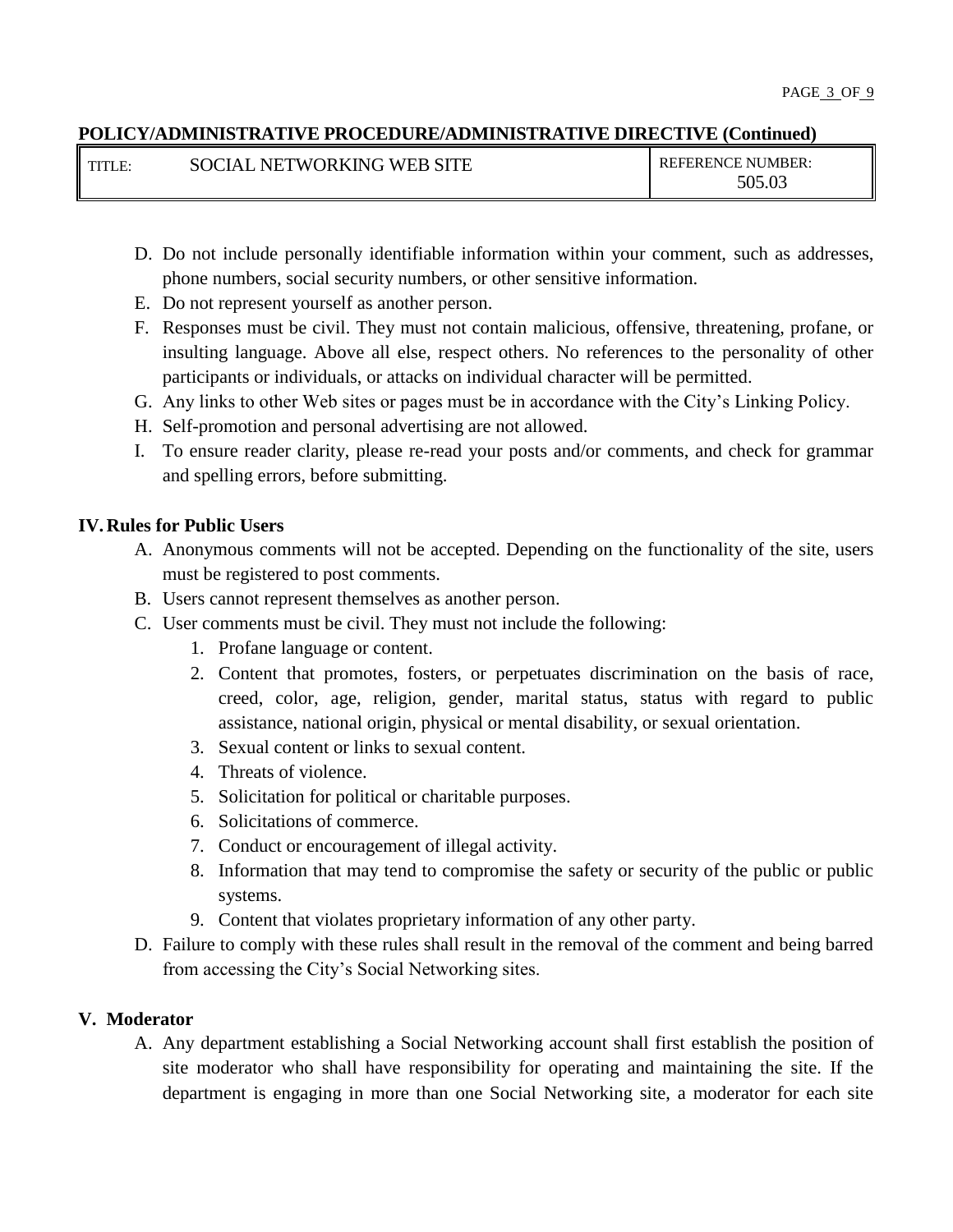| <b>I</b> TITLE: | SOCIAL NETWORKING WEB SITE | <b>REFERENCE NUMBER:</b> |
|-----------------|----------------------------|--------------------------|
|                 |                            | 505.03                   |

may be required. Site moderators should be very knowledgeable about their departments, the City of Denton in general, and have good communication skills.

- B. Site moderators should be trained to post regular, important information (which is applicable to the general public) including responding to or referring inquiries when necessary.
- C. Moderators should report to a manager or director when an issue about a citizen's comment or question is outside the moderator's realm of knowledge.
- D. Moderators are responsible for ensuring information given is accurate.
- E. Moderators shall never misrepresent themselves using a false name when acting on behalf of the City of Denton.
- F. Moderators shall be accountable and responsible for the content their department submits.
- G. Comments shall be deleted if they violate the rules for public comment set forth herein.
- H. To ensure reader clarity, moderators should re-read their posts and comments, prior to submitting. Also, check for grammar and spelling errors.

# **VI.Procedures**

- A. A Request Form must be completed for new and existing sites. Forms must be submitted and approved by your department director prior to creation of the site. Existing sites must still be approved in order to continue and re-established in accordance with these guidelines.
- B. City of Denton social networking sites shall be established only on City-owned computers.
- C. Sites shall be created with a generic user id (or e-mail address), such as [library@cityofdenton.com.](mailto:library@cityofdenton.com) This type of e-mail address can easily be set up through Technology Services. Do not set up accounts using personal or City e-mail address. (See Appendix A.)
- D. Facebook Pages:
	- 1. Establish a Fan Page for the department not a Friend or Group Page. Please refer to Appendix B. This will allow the moderator to better control the message in an area designated specifically for organizations.
	- 2. Examples for Facebook page details will be supplied by PCO. To obtain an example, contact PCO.
- E. Use the official City Logo and the department's **official** department marker. PCO will assist in creating a graphic that will fulfill this requirement.
- F. For each Social Networking Web site the department joins, password information shall be stored in a safe place (accessible by other staff, if necessary) and submitted to the City of Denton Web site/Graphics Administrator in the PCO.
- G. When establishing Social Networking Web sites for a department, use the following format: **cityofdentondepartment** for Facebook sites and Denton department for Twitter sites. For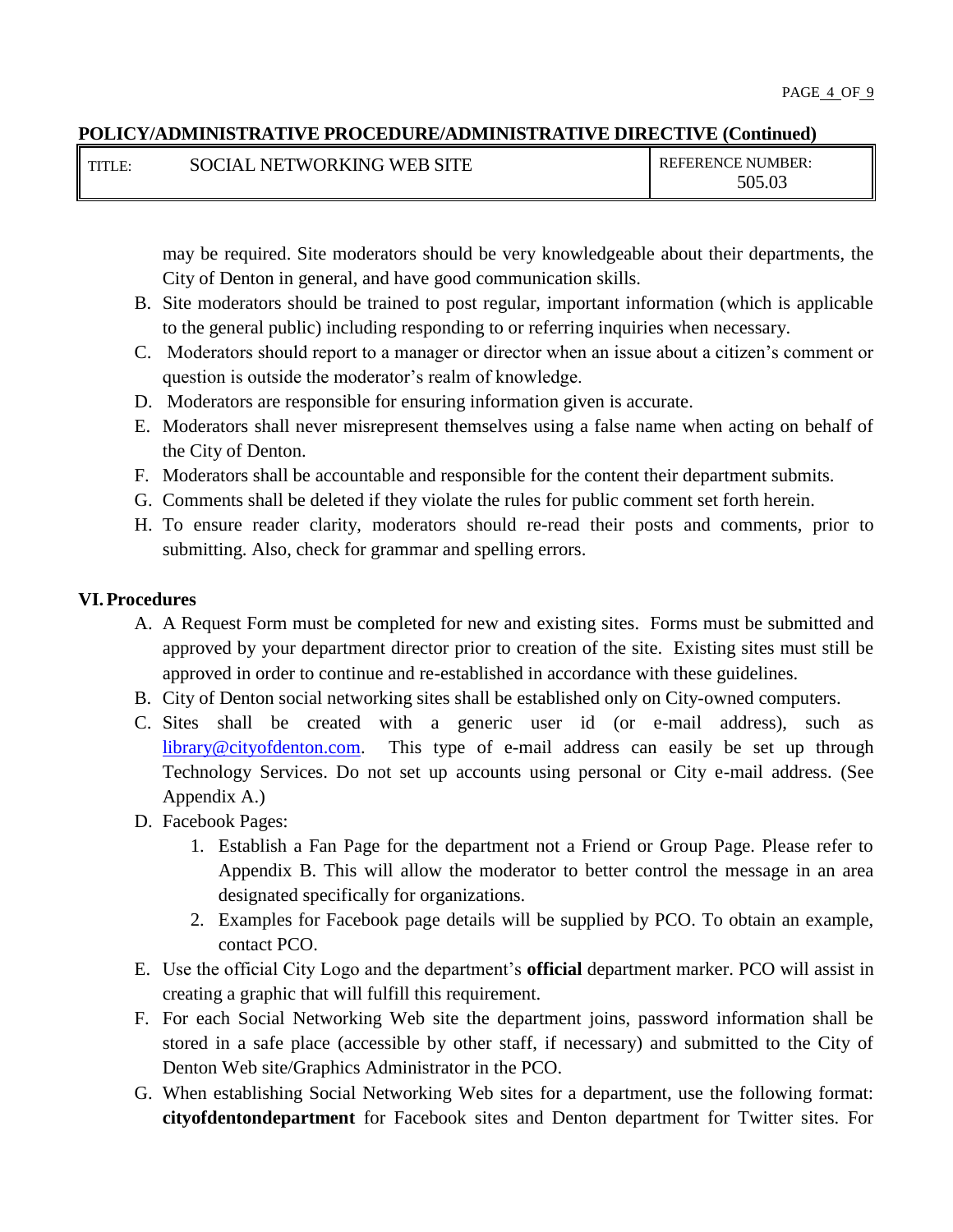| <b>TITLE:</b> | SOCIAL NETWORKING WEB SITE | <b>REFERENCE NUMBER:</b> |
|---------------|----------------------------|--------------------------|
|               |                            | 505.03                   |

example, facebook.com/cityofdentonplanning or twitter.com/dentonplanning. When setting up a name for a site other than Facebook or Twitter, please call the Public Communications Office for appropriate naming structure. If a Social Network site that doesn't follow this format has all ready been created for a department, create a new site. Site names must immediately and clearly identify the department to the public. Contact PCO for more information. (See Appendix B.)

- H. In the "About Us" or other appropriate section, include the words "Official City of Denton [Library, HR, Fire, etc.] Facebook/Twitter/YouTube Page."
- I. Include summaries of information and direct readers to [www.cityofdenton.com](http://www.cityofdenton.com/) (or the official City of Denton departmental Web site) for complete stories, press releases, articles, and more.
- J. Self-promotion and personal advertising are not allowed.
- K. Texas State Law and relevant City records retention schedules apply to social media formats and social media content. Unless otherwise addressed in a specific social media standards document, the department maintaining a site shall preserve records required to be maintained pursuant to a relevant records retention schedule for the required retention period on a City server in a format that preserves the integrity of the original record and is easily accessible. Appropriate retention formats for specific social media tools are detailed in the Texas State Library Local Government Bulletins. Any questions regarding records retention should be directed to the City Secretary.

## **VII.Code of Conduct**

Official and personal use of social networking is subject to Policy No. 109.01, Section V. - B. 30 regarding personal conduct.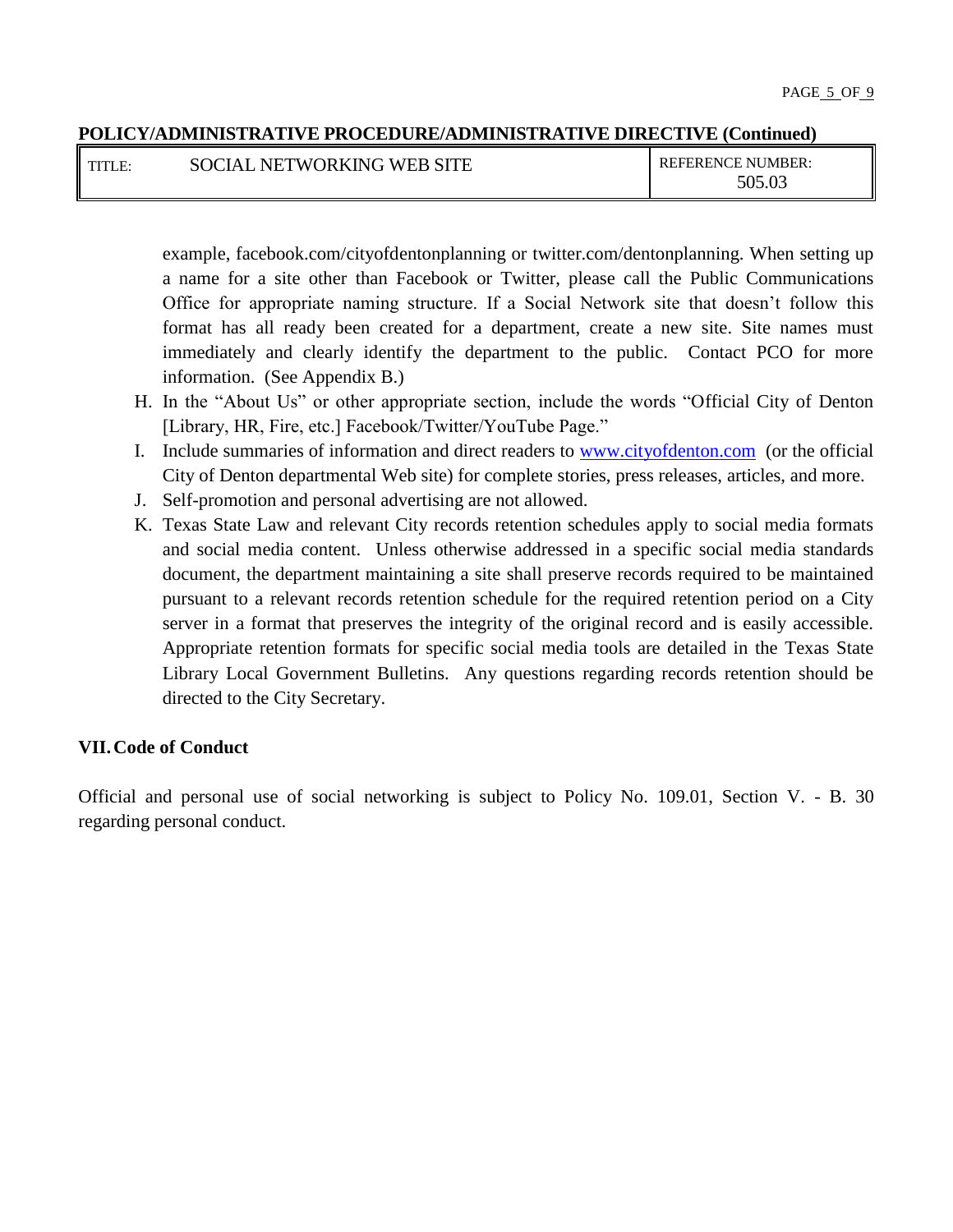| TITLE: | SOCIAL NETWORKING WEB SITE | <b>REFERENCE NUMBER:</b> |
|--------|----------------------------|--------------------------|
|        |                            | 505.03                   |

#### **City of Denton Social Media Request Form**

**Name & Title**: \_\_\_\_\_\_\_\_\_\_\_\_\_\_\_\_\_\_\_\_\_\_\_\_\_\_\_\_\_\_\_\_\_\_\_\_\_\_\_\_\_\_\_\_\_\_\_\_\_\_\_\_

**Department:** \_\_\_\_\_\_\_\_\_\_\_\_\_\_\_\_\_\_\_\_\_\_\_\_\_\_\_\_\_\_\_\_\_\_\_\_\_\_\_\_\_\_\_\_\_\_\_\_\_\_\_\_\_

**Social Media Application(s) Requested:** 

\_\_\_\_\_\_\_\_\_\_\_\_\_\_\_\_\_\_\_\_\_\_\_\_\_\_\_\_\_\_\_\_\_\_\_\_\_\_\_\_\_\_\_\_\_\_\_\_\_

\_\_\_\_\_\_\_\_\_\_\_\_\_\_\_\_\_\_\_\_\_\_\_\_\_\_\_\_\_\_\_\_\_\_\_\_\_\_\_\_\_\_\_\_\_\_\_\_\_\_\_\_\_

**Specific justification and reasons for creating an account that is separate from the City account:**

\_\_\_\_\_\_\_\_\_\_\_\_\_\_\_\_\_\_\_\_\_\_\_\_\_\_\_\_\_\_\_\_\_\_\_\_\_\_\_\_\_\_\_\_\_\_\_\_\_\_\_\_\_\_\_\_\_\_\_\_\_\_\_\_\_\_\_\_\_\_\_\_\_\_\_\_\_\_\_

\_\_\_\_\_\_\_\_\_\_\_\_\_\_\_\_\_\_\_\_\_\_\_\_\_\_\_\_\_\_\_\_\_\_\_\_\_\_\_\_\_\_\_\_\_\_\_\_\_\_\_\_\_\_\_\_\_\_\_\_\_\_\_\_\_\_\_\_\_\_\_\_\_\_\_\_\_\_\_ \_\_\_\_\_\_\_\_\_\_\_\_\_\_\_\_\_\_\_\_\_\_\_\_\_\_\_\_\_\_\_\_\_\_\_\_\_\_\_\_\_\_\_\_\_\_\_\_\_\_\_\_\_\_\_\_\_\_\_\_\_\_\_\_\_\_\_\_\_\_\_\_\_\_\_\_\_\_\_ \_\_\_\_\_\_\_\_\_\_\_\_\_\_\_\_\_\_\_\_\_\_\_\_\_\_\_\_\_\_\_\_\_\_\_\_\_\_\_\_\_\_\_\_\_\_\_\_\_\_\_\_\_\_\_\_\_\_\_\_\_\_\_\_\_\_\_\_\_\_\_\_\_\_\_\_\_\_\_ \_\_\_\_\_\_\_\_\_\_\_\_\_\_\_\_\_\_\_\_\_\_\_\_\_\_\_\_\_\_\_\_\_\_\_\_\_\_\_\_\_\_\_\_\_\_\_\_\_\_\_\_\_\_\_\_\_\_\_\_\_\_\_\_\_\_\_\_\_\_\_\_\_\_\_\_\_\_\_ \_\_\_\_\_\_\_\_\_\_\_\_\_\_\_\_\_\_\_\_\_\_\_\_\_\_\_\_\_\_\_\_\_\_\_\_\_\_\_\_\_\_\_\_\_\_\_\_\_\_\_\_\_\_\_\_\_\_\_\_\_\_\_\_\_\_\_\_\_\_\_\_\_\_\_\_\_\_\_

**Request must be approved and signed by Department Director and City Manager or designee prior to implementation. Please route request to Department Director first:**

\_\_\_ Approved \_\_\_ Denied Department Director\_\_\_\_\_\_\_\_\_\_\_\_\_\_\_\_\_\_\_\_\_

\_\_\_ Approved \_\_\_ Denied City Manager \_\_\_\_\_\_\_\_\_\_\_\_\_\_\_\_\_\_\_\_\_\_\_\_\_\_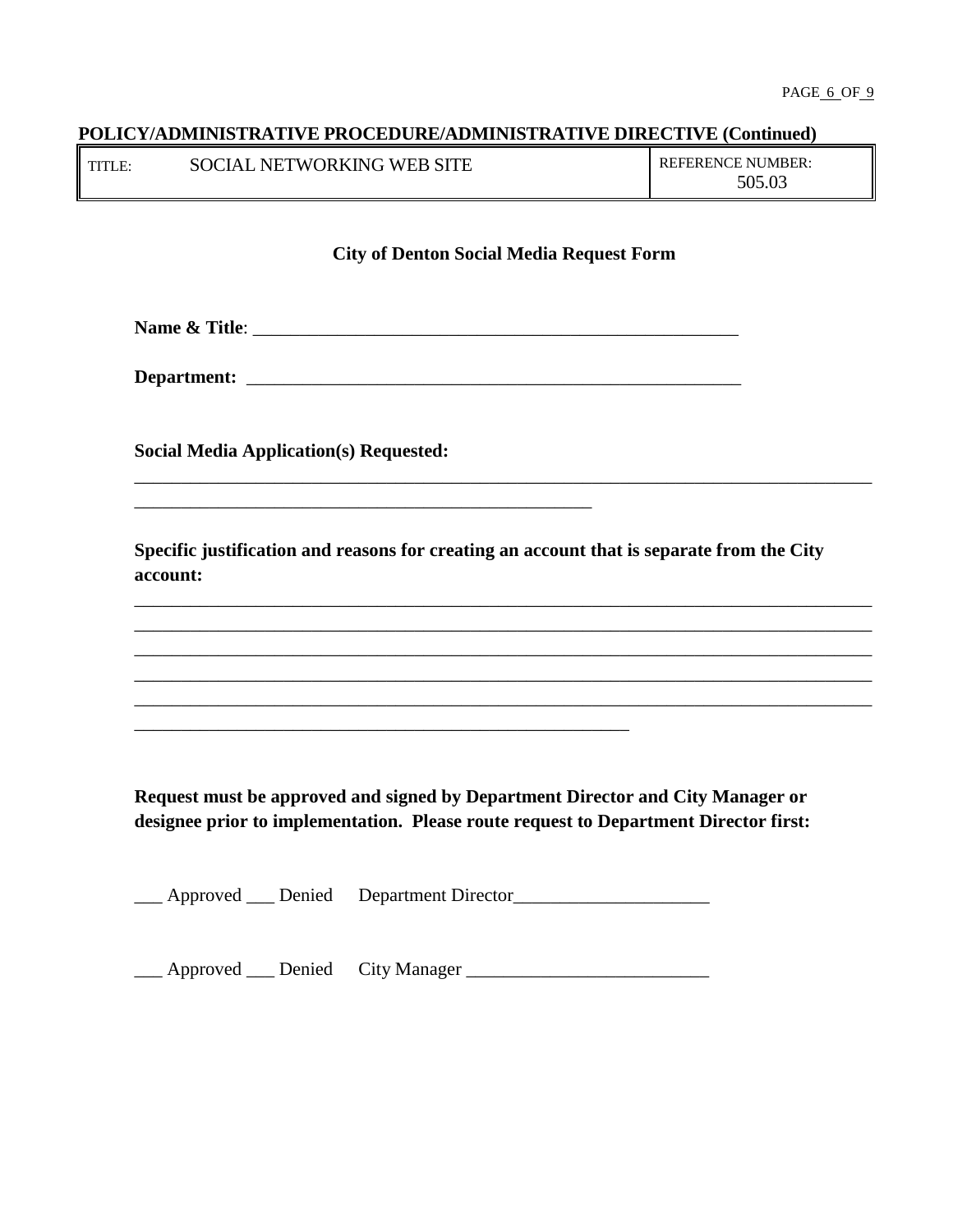TITLE: SOCIAL NETWORKING WEB SITE REFERENCE NUMBER:

505.03

# **Appendix A Creating a Fan Page on Facebook**

#### **Preparation**

- 1. When establishing a Facebook Fan Page for your department, use the following format: City of Denton [yourDepartment].
- 2. Have your logo/marker image ready for upload. Image should be clear when reduced to thumbnail. PCO will assist you in creating a single graphic to fill this requirement.
- 3. Request your generic department email address for your user ID.
- 4. Prepare your initial content to launch your Fan Page.

## **Fan Page Setup**

**Step 1:** Pick a category and name

Select *Category Brand, Product, or Organization*, then choose *Government* from the drop-down menu

 Name of Page: City of Denton [yourDepartment] Click "Create Page"

**Step 2:** Add profile picture

Click "upload a picture" near the top and upload your logo/department marker image.

**Step 3:** Add your content

Click "Add information to this Page" underneath the profile picture and enter as much basic and detailed information as you can. The more details you can add about who you are, what you do, and when and where customers can buy your products or your services, the more successful you will be.

**Step 4:** Make it rich and engaging

Like user profiles, Pages have multiple tabs. By default, your Page has a Wall tab for you and your fans to share content, an Info tab for you to share business information, and a Boxes tab for application modules. You can choose to devote entire tabs to several Facebook applications, such as Photos, News, and Events.

The more rich content you add, the more ways users can interact with it and spread that connection to their friends. Post photos of products, employees, and customers. List an event for your department. Write a note about upcoming promotions.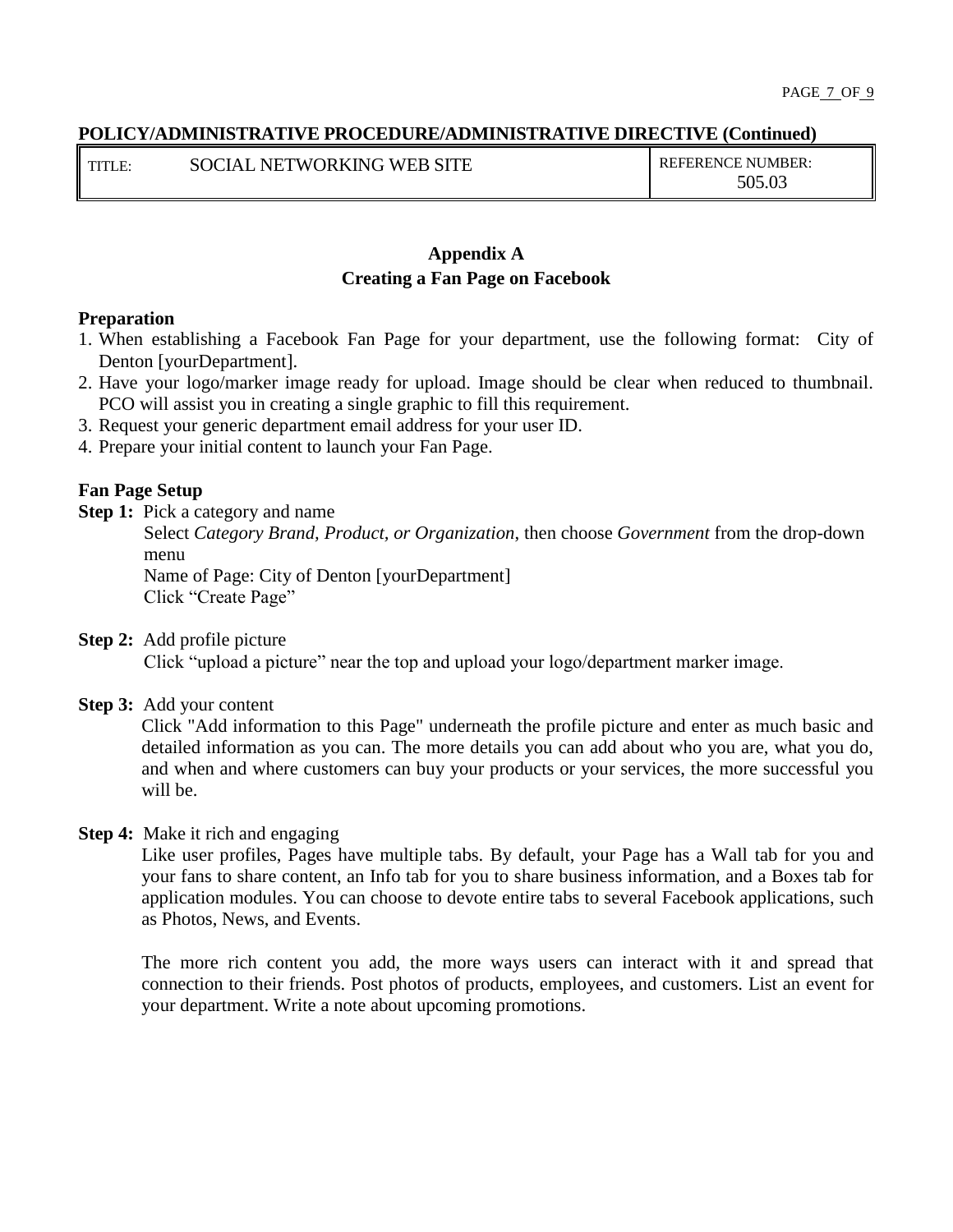| <b>TITLE:</b> | SOCIAL NETWORKING WEB SITE | <b>REFERENCE NUMBER:</b> |
|---------------|----------------------------|--------------------------|
|               |                            | 505.03                   |

#### **Step 5:** Publish

Click the "Publish this Page" link to share your Page with the world. Optimize your Page's performance by clicking the "Edit Page" link and setting a variety of controls. For instance, you can control the default landing tab for users who are not yet fans of your Page. You can also choose whether or not to allow fans to share Wall posts, photos, and more; allowing these will enrich your Page and increase its reach across Facebook.

Don't forget to become a fan of your own Page! Share it with friends by clicking the "Share" button in the lower left of the Wall or Info tab.

#### **Step 6:** Update regularly

Updating your Page regularly with fresh photos, upcoming events, and the latest promotions means your Page won't just look like a profile, it will feel like one. That is the key to keep users coming back. Facebook users are used to getting information sorted by what happened most recently. If you keep your Page active, which you can do through mobile integrations and applications, you'll find that your fans are more engaged and more interactive.

 You can also send some or all of them messages by clicking "Send an Update to Fans" in the upper-left of your Page (under the profile picture). Updates are useful for sending out announcements like promotions, sales, or events.